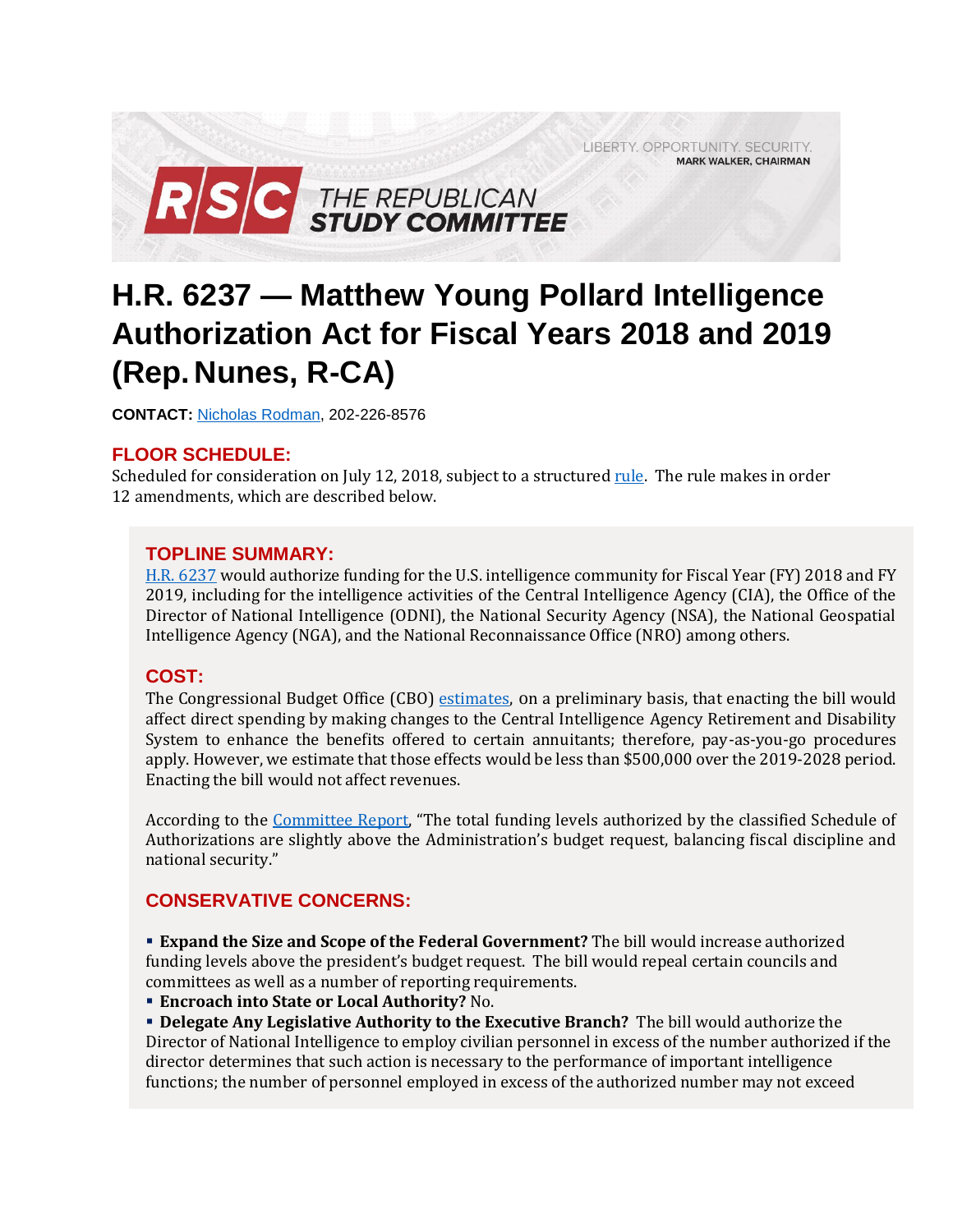three percent of the total number of authorized civilian personnel, or 10 percent of the number of civilian personnel authorized under such schedule for such element for the purposes of contractor conversions.

**Contain Earmarks/Limited Tax Benefits/Limited Tariff Benefits?** No.

## **DETAILED SUMMARY AND ANALYSIS:**

As is standard, the details of this legislation are largely contained in a classified annex. This information is available on a Members-only basis in HVC-301 of the Capitol. Members interested in viewing this annex should contact the House Permanent Select Committee on Intelligence.

The bill is named afte[r Matthew Pollard,](https://www.burr.senate.gov/press/releases/senate-intelligence-committee-statement-on-the-passing-of-matt-pollard) a Senate Select Committee on Intelligence staffer who passed away in April, 2018. The committee's one-page summary press release can be found [here.](https://intelligence.house.gov/news/documentsingle.aspx?DocumentID=895)

A title-by-title summary of the non-classified portions of the bill follows below:

#### **Division A: Intelligence Authorization Act for Fiscal Year 2018**

#### **Title I:**

- Title I of the bill would authorize funding for the following intelligence and intelligencerelated entities for fiscal year 2018: (1) the Office of the Director of National Intelligence, (2) the Central Intelligence Agency, (3) the Department of Defense, (4) the Defense Intelligence Agency, (5) the National Security Agency, (6) the Department of the Army, the Department of the Navy, and the Department of the Air Force, (7) the Coast Guard, (8) the Department of State, (9) the Department of the Treasury, (10) the Department of Energy, (11) the Department of Justice, (12) the Federal Bureau of Investigation, (13) the Drug Enforcement Administration, (14) the National Reconnaissance Office, (15) the National Geospatial Intelligence Agency, and (16) the Department of Homeland Security.
- Title I would also provide that the details of the authorized amounts for intelligence and intelligence-related activities and the applicable personnel levels by program contained in the classified Schedule of Authorizations made available to Congress and to the President.
- Title I would also authorize the Director of National Intelligence to employ civilian personnel in excess of the number authorized if the director determines that such action is necessary to the performance of important intelligence functions. However, the number of personnel employed in excess of the authorized number may not exceed three percent of the total number of authorized civilian personnel, or 10 percent of the number of civilian personnel authorized under such schedule for such element for the purposes of contractor conversions. The Director of National Intelligence would be directed to establish guidelines that govern, for each element of the intelligence community: the treatment under authorized personnel levels of employment or assignment in a student program, trainee program, or similar program; a reserve corps or as a reemployed annuitant; or details, joint duty, or long-term, fulltime training.
- Title I would authorize \$546.9 million for the Intelligence Community Management Account of the Director of National Intelligence for FY2018. The bill would also authorize 797 fulltime equivalent positions within the Intelligence Community Management Account of the Director of National Intelligence as of September 30, 2018.

**Title II:**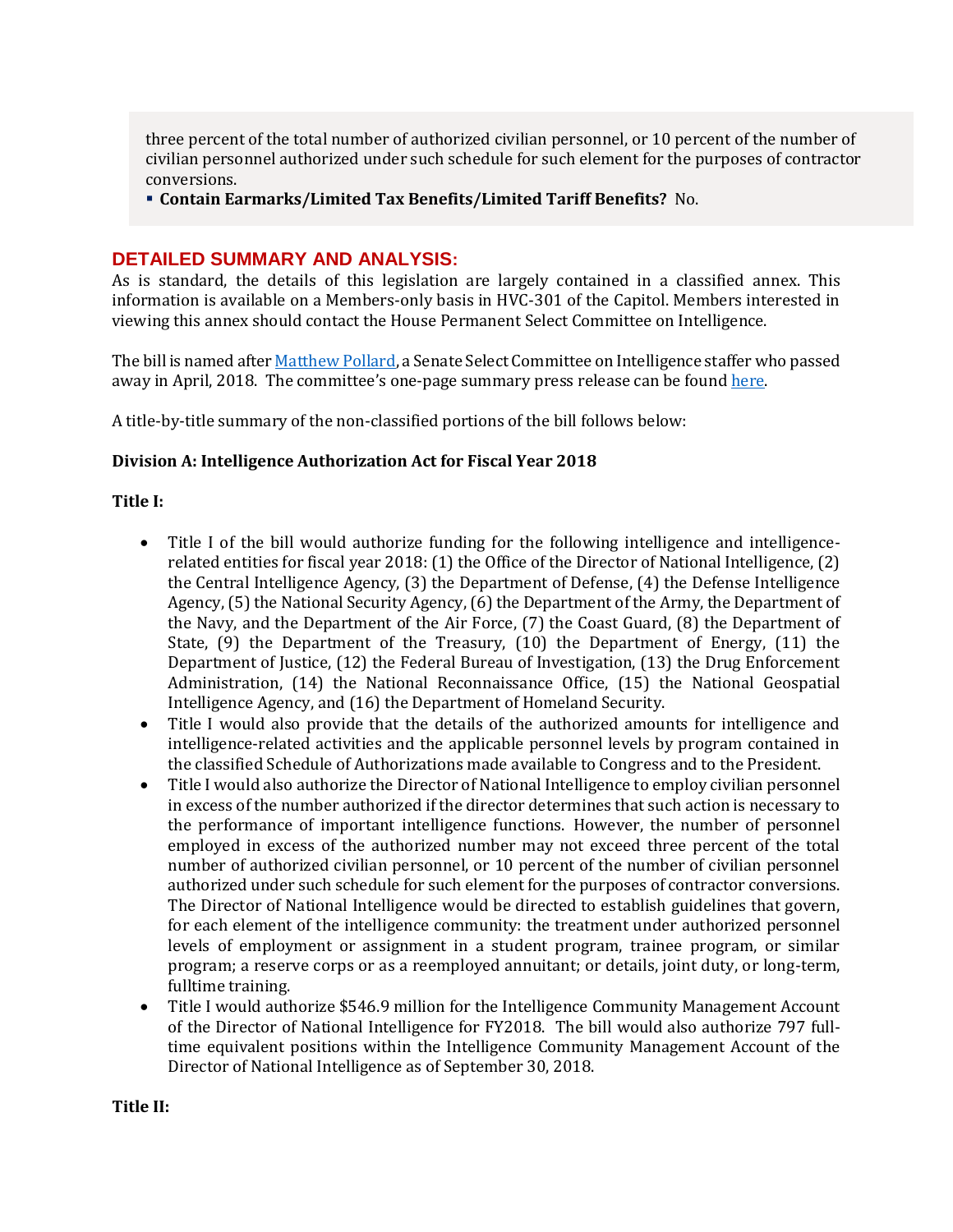- Title II would authorize \$514 million for the Central Intelligence Agency Retirement and Disability Fund for FY 2018.
- Section 1202 would amend section 221 of the [Central Intelligence Agency Retirement Act](https://www.law.cornell.edu/uscode/text/50/2031) (50 U.S.C. 2031) by modifying how the CIA's retirement annuity is calculated, determined by using the annual rate of basic pay that would be payable for full-time service in a position, and how the annuity would apply for a joint election of a participant and former spouse. The section would authorize a married participant found by the Director of the CIA to be in good health may elect to receive an annuity reduced and designate in writing an individual having an insurable interest in the participant to receive an annuity under the system after the participant's death.

# **Title III:**

- Title III would clarify that the authorization of appropriations by the legislation would not be deemed to constitute authority for the conduct of any intelligence activity which is not otherwise authorized by the Constitution or the laws of the United States.
- Title III would additionally allow for authorized appropriations for salary, pay, retirement, and other benefits for federal employees to be increased by such additional or supplemental amounts as may be necessary for increases in such compensation or benefits. This provision would allow for the specific authorizations in the classified annex to be covered by any general pay increases or changes enacted on a government-wide basis.

# **Title IV:**

 Title IV would amend the authority of personnel designated by the Director of National Intelligence to carry firearms for the performance of the Agency's authorized functions, except that, within the United States, such authority would be limited to specified roles and the protection of the Director of National Intelligence and current and former personnel of the Office of the Director of National Intelligence and their immediate families as the Director of National Intelligence may designate.

## **Title V:**

- Section 1501 would direct the Secretary of State to assure that a member of the Foreign Service may serve at a post for a period of not more than six consecutive years. The Secretary of State, with the assistance of other relevant officials, would be directed to require all members of the Foreign Service who receive foreign language training in Arabic, Farsi, Chinese (Mandarin or Cantonese), Turkish, Korean, and Japanese by the Foreign Service Institute or otherwise to serve three successive tours in positions in which the acquired language is both relevant and determined to be a benefit to the Department of State.
- Title V would require: a report to Congress containing an analytical assessment of the most significant Russian influence campaigns, if any, conducted during the 3-year period preceding the bill's enactment, as well as the most significant current or planned such Russian influence campaigns; advisory report on foreign counterintelligence and cybersecurity threats to election campaigns for Federal offices; a report on the security clearances processed by each element of the intelligence community during the preceding fiscal year; a report containing an assessment of Russian threat finance; a report on the potential establishment of a fully voluntary exchange program between elements of the intelligence community and private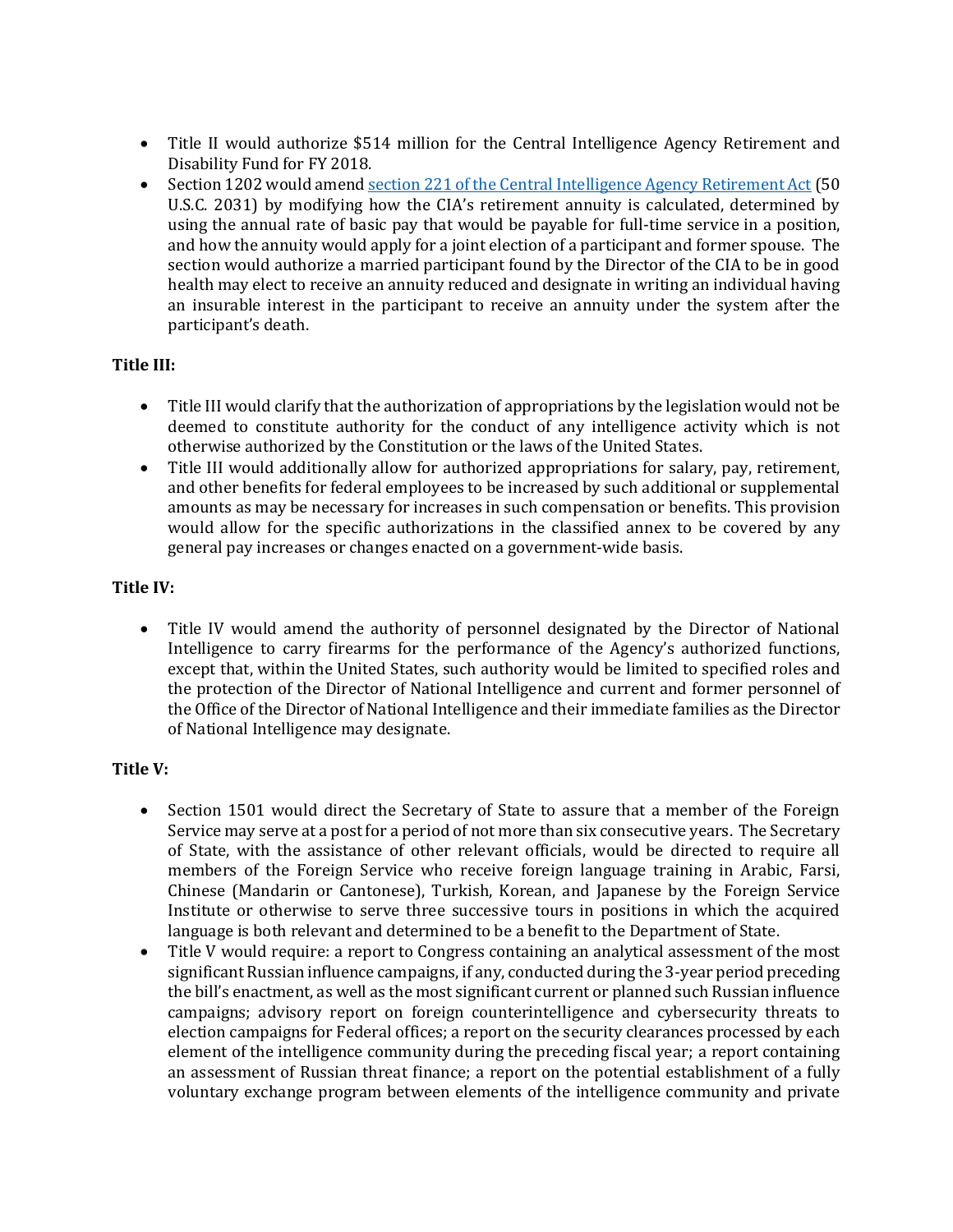technology companies; a review of the authorities, policies, investigatory standards, and other practices and procedures relating to intelligence community whistleblower matters; a report on the role of the Director of National Intelligence in preparing analytic materials in connection with the evaluation by the Federal Government of national security risks associated with potential foreign investments into the United States; a report on investigations of unauthorized public disclosures of classified information; and a report on intelligence community participation in the Federal Government's vulnerabilities equities process.

# **Division B: Intelligence Authorization Act for Fiscal Year 2019**

# **Title I:**

- Title I of the bill would authorize funding for the following intelligence and intelligencerelated entities for fiscal year 2019: (1) the Office of the Director of National Intelligence, (2) the Central Intelligence Agency, (3) the Department of Defense, (4) the Defense Intelligence Agency, (5) the National Security Agency, (6) the Department of the Army, the Department of the Navy, and the Department of the Air Force, (7) the Coast Guard, (8) the Department of State, (9) the Department of the Treasury, (10) the Department of Energy, (11) the Department of Justice, (12) the Federal Bureau of Investigation, (13) the Drug Enforcement Administration, (14) the National Reconnaissance Office, (15) the National Geospatial Intelligence Agency, and (16) the Department of Homeland Security.
- Title I would also provide that the details of the authorized amounts for intelligence and intelligence-related activities and the applicable personnel levels by program contained in the classified Schedule of Authorizations made available to Congress and to the President.

# **Title II:**

 Title II would authorize \$514 million for the Central Intelligence Agency Retirement and Disability Fund for FY 2019.

# **Title III:**

- Title III would clarify that the authorization of appropriations by the legislation would not be deemed to constitute authority for the conduct of any intelligence activity which is not otherwise authorized by the Constitution or the laws of the United States.
- Title III would additionally allow for authorized appropriations for salary, pay, retirement, and other benefits for federal employees to be increased by such additional or supplemental amounts as may be necessary for increases in such compensation or benefits. This provision would allow for the specific authorizations in the classified annex to be covered by any general pay increases or changes enacted on a government-wide basis.
- The provision would authorize the head of each element of the intelligence community to, for one or more categories of positions in such element that require expertise in science, technology, engineering, or mathematics, establish higher minimum rates of pay; and make corresponding increases in all rates of pay of the pay range for each grade or level.
- Section 2304 would repeal the Joint Intelligence Community Council.
- The Director of National Intelligence would be responsible for coordinating the performance by elements of the intelligence community of  $IC$  ITE, described as a strategy moving the intelligence community from "an agency centric IT architecture to a common platform where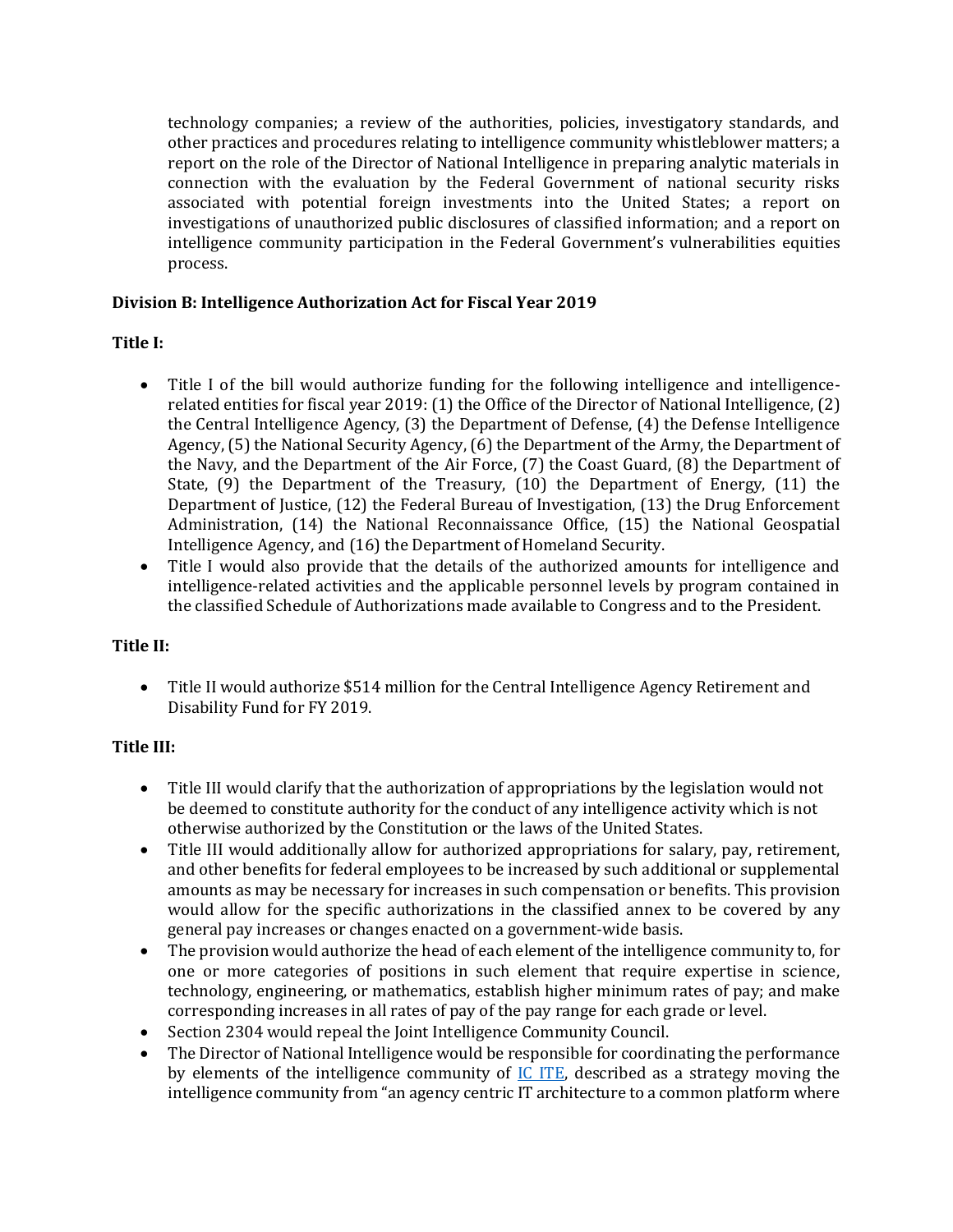the Community easily and securely shares technology, information, and resources." The Director of National Intelligence would be required to submit to Congress a business plan that includes a uniform approach to identify IC ITE key service funding requests within the proposed budget, including multiyear plans to implement the long-term roadmap for the program's implementation. The provision would sunset after September 30, 2024.

- The Director of National Intelligence would be directed to certify and approve the operation of a National Intelligence Program enterprise-wide secure voice cellular solution that leverages commercially available technology and operates on existing commercial cellular networks.
- The Director of National Intelligence would be required to establish a policy for minimum insider threat standards.
- The Director of National Intelligence would be required to submit to Congress all nonpublicly available policies, directives, and guidance issued by the Director of National Intelligence for the intelligence community that are in effect as of the date of the submission.

## **Title IV:**

- Title IV would clarify that the Chief Financial Officer shall report directly to the Director of National Intelligence.
- Title IV would authorize the CIA Director, upon the approval of the Director of National Intelligence, to provide, during any fiscal year, with or without reimbursement, subsistence to any personnel assigned to an overseas location designated by the Agency as an austere location.
- The CIA Director would be allowed to increase the amount of monthly compensation paid to a covered employee, for certain individuals injured by reason of war, insurgency, hostile act, or terrorist activities.
- Section 2414 would repeal the foreign language proficiency requirement for certain senior level positions in the CIA.
- Section 2421 would consolidate Department of Energy Offices of Intelligence and Counterintelligence, as the Office of Intelligence and Counterintelligence, under the National Intelligence Program.
- Section 2422 would direct the President to establish an Energy Infrastructure Security Center, taking into account all appropriate government tools to analyze and disseminate intelligence relating to the security of the energy infrastructure of the United States.
- Section 2423 would repeal the Department of Energy Intelligence Executive Committee.
- Section 2431 would direct the Under Secretary of Homeland Security for Intelligence and Analysis to transfer 40 personnel who are stationed at the Department of Homeland Security headquarters to locations at least 30 miles from such headquarters in order to collocate such personnel with and provide support for Department of Homeland Security operational units from Customs and Border Protection, the Transportation Security Administration, Immigration and Customs Enforcement, or other elements of the Department of Homeland Security.
- Section 2432 would mandate that the Director of National Intelligence and the Secretary of Defense jointly establish a framework to ensure the appropriate balance of resources for the roles, missions, and functions of the Defense Intelligence Agency in its capacity as an element of the intelligence community and as a combat support agency. The framework would include supporting processes to provide for the consistent and regular reevaluation of the responsibilities and resources of the Defense Intelligence Agency to prevent imbalanced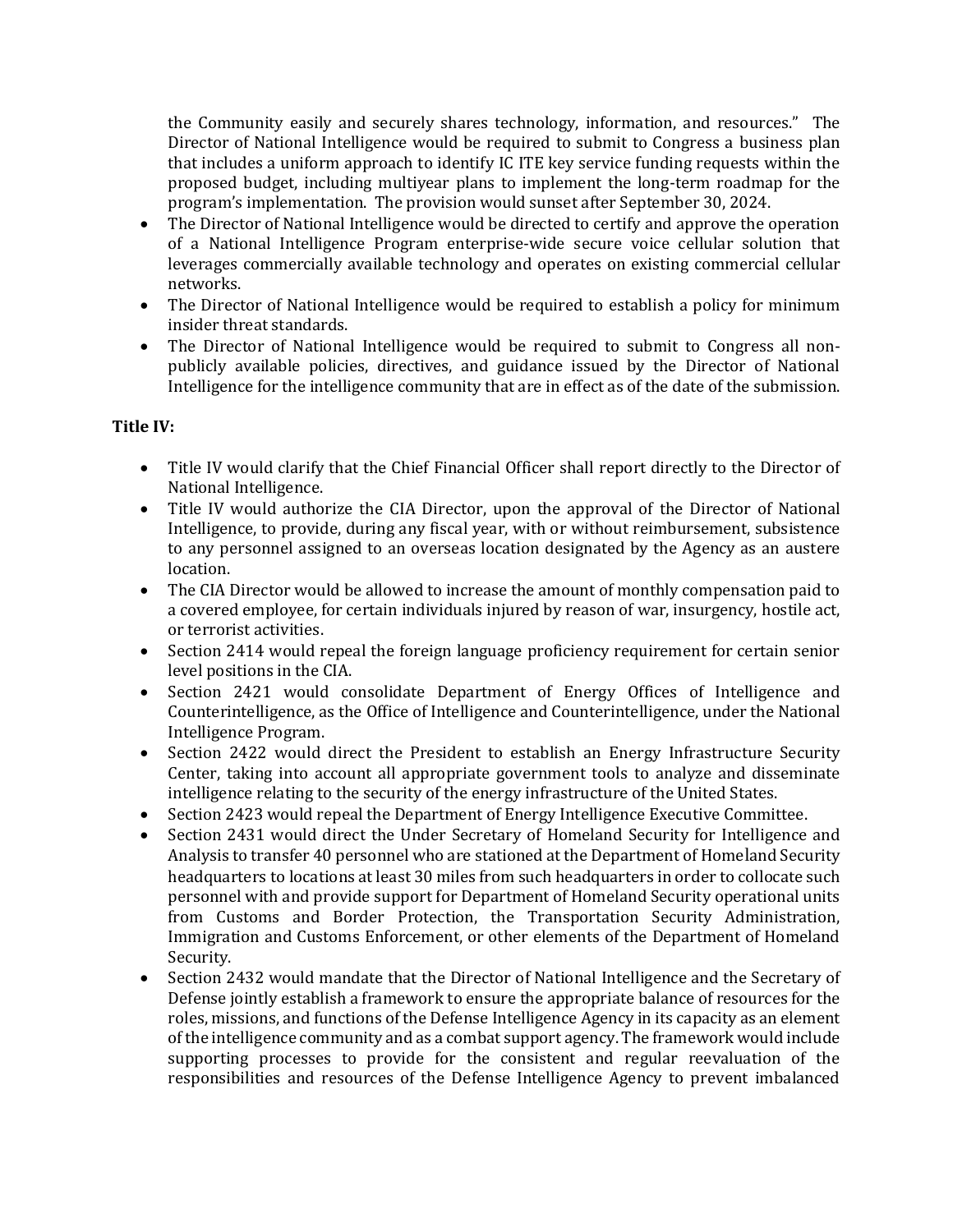priorities, insufficient or misaligned resources, and the unauthorized expansion of mission parameters.

- Section 2434 would authorize the Director of the National Security Agency to provide for the construction of East Campus Building 3 in increments, subject to annual appropriations, except that the total amount expended on the construction of East Campus Building 3 may not exceed \$775 million. The provision would clarify that the authorization of appropriations for East Campus Building 3 is an authorization to proceed with the construction of East Campus Building 3. The Director of the National Security Agency would conduct necessary activities during fiscal year 2019 to avoid delays in project completion.
- Section 2435 would establish an advisory board to the National Reconnaissance Office.

#### **Title V:**

- Title V would repeal a series of reporting requirements and require: classified Congressional notification of significant foreign cyber intrusions and active measures campaign directed at elections for Federal offices. The Secretary of Homeland Security, in consultation with the Director of National Intelligence and the Director of the Federal Bureau of Investigation, shall offer to the owner or operator of any electronic election infrastructure directly affected by such intrusion, a briefing on such intrusion, including steps that may be taken to mitigate such intrusion. Such briefing may be classified and made available only to individuals with appropriate security clearances.
- Title V would require: a report on potentially establishing and carrying out an intelligence community-wide program for student loan repayment, student loan forgiveness, financial counseling, and related matters; a Government Accountability Office (GAO) report on the number of Senior Executive Service positions in the Office of the Director of National Intelligence; a briefing on the counterintelligence activities of the Federal Bureau of Investigation; a briefing on the ability of the Federal Bureau of Investigation to offer, as an inducement to assisting the Bureau, permanent residence within the United States to foreign individuals who are sources or cooperators in counterintelligence or other national securityrelated investigations.

The legislative bulletin for [H.R. 3180](https://www.gpo.gov/fdsys/pkg/BILLS-115hr3180eh/pdf/BILLS-115hr3180eh.pdf) Intelligence Authorization Act for Fiscal Year 2018, passed by [the yeas and nays](http://clerk.house.gov/evs/2017/roll437.xml) on July 28, 2018 can be found here.

## **AMENDMENTS MADE IN ORDER:**

- 1.  $(H2)$  Rep. Keating (D-MA): would add the Russian language to the list of language trainees the Secretary of State may require to serve three successive tours in positions in which the acquired language is both relevant and determined to be a benefit to the Department.
- 2. [\(#13\) Rep. Schneider \(D-IL\):](https://amendments-rules.house.gov/amendments/SCHNEI_089_xml73181518481848.pdf) would amend a reporting requirement for an advisory report on foreign counterintelligence and cybersecurity threats to election campaigns for Federal offices, including an identification of the foreign state or foreign nonstate person, group, or entity to which such threat has been attributed.
- 3.  $(H33)$  Jackson-Lee (D-TX): would amend a sense of Congress to include an immediate review of a clearance may be triggered when a security clearance holder is reported to have engaged in violent acts against individuals, property, or public spaces based on the security clearance holder's association or sympathy with persons or organizations that advocate, threaten, or use force or violence, or any other illegal or unconstitutional means, in an effort to prevent others from exercising their rights under the Constitution or laws of the United States or of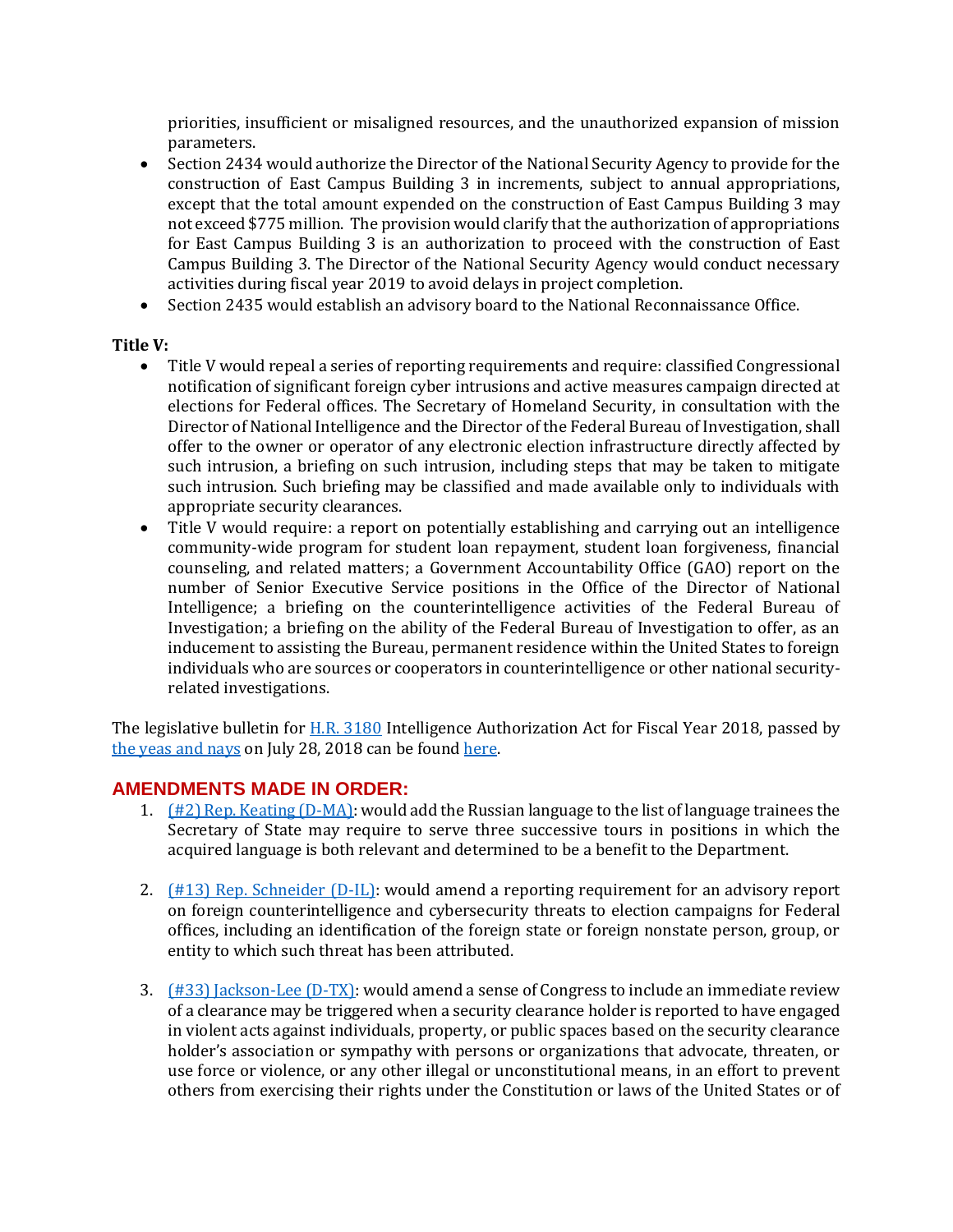any State, based on factors including, at a minimum, race, religion, national origin, or disability.

- 4. [\(#21\) Rep. Vargas \(D-CA\):](https://amendments-rules.house.gov/amendments/VARGAS_034_xml75180939543954.pdf) would add the use of virtual currencies to the methods and entities used to spend, store, move, raise, conceal, or launder money or value, on behalf of threat actors within the definition of the term threat finance.
- 5.  $(\#1)$  Rep. Torres (D-CA): would require an intelligence assessment to Congress on the revenue sources of the North Korean regime, including an identification of: the sources of North Korea's funding; financial and non-financial networks, including supply chain management, transportation, and facilitation, through which North Korea accesses the United States and international financial systems and repatriates and exports capital, goods, and services; and the global financial institutions, money services business, and payment systems that assist North Korea with financial transactions.
- 6. [\(#9\) Rep. Hastings \(D-FL\):](https://amendments-rules.house.gov/amendments/HASTFL_068_xml711180913191319.pdf) would require the Director of National Intelligence to create, implement, and submit to the Congressional intelligence committees a written plan to ensure that rural and underrepresented regions are more fully and consistently represented in such elements' employment recruitment efforts.
- 7. [\(#14\) Rep. Schneider \(D-IL\):](https://amendments-rules.house.gov/amendments/SCHNEI_090_xml71118120811811.pdf) would require the Director of National Intelligence to report to Congress on Iranian support of proxy forces in Syria and Lebanon and the threat posed to Israel, other United States regional allies, and other specified interests of the United States as a result of such support.
- 8. [\(#15\) Rep. Bera \(D-CA\):](https://amendments-rules.house.gov/amendments/BERA.043.xml7518150635635.pdf) would require the Director of National Intelligence to provide a briefing to Congress on the anticipated geopolitical effects of emerging infectious disease (including deliberate, accidental, and naturally occurring infectious disease threats) and pandemics, and their implications on the national security of the United States.
- 9. [\(#19\) Rep. Kennedy \(D-MA\):](https://amendments-rules.house.gov/amendments/KENNMA_036_xml710180856465646.pdf) would require the Director of National Intelligence to submit a report to Congress on the potential establishment of the ''Foreign Malign Influence Response Center,'' that is comprised of analysts from all appropriate elements of the intelligence community, including elements with related diplomatic and law enforcement functions; has access to all intelligence and other reporting acquired by the United States Government on foreign efforts to influence, through overt and covert malign activities, United States political processes and elections; provides comprehensive assessment, and indications and warning, of such activities; and provides for enhanced dissemination of such assessment to United States policy makers.
- 10. [\(#20\) Rep. Rice \(D-NY\):](https://amendments-rules.house.gov/amendments/RICENY_041_xml_0379181648304830.pdf) would require the Director of National Intelligence to report to Congress on the possible exploitation of virtual currencies by terrorist actors. The report would include: an assessment of the means and methods by which international terrorist organizations and State sponsors of terrorism use virtual currencies; an assessment of the use by terrorist organizations and State sponsors of terrorism of virtual currencies compared to the use by such organizations and States of other forms of financing to support operations; a description of any existing legal impediments that inhibit or prevent the intelligence community from collecting information on or helping prevent the use of virtual currencies by international terrorist organizations and State sponsors of terrorism and an identification of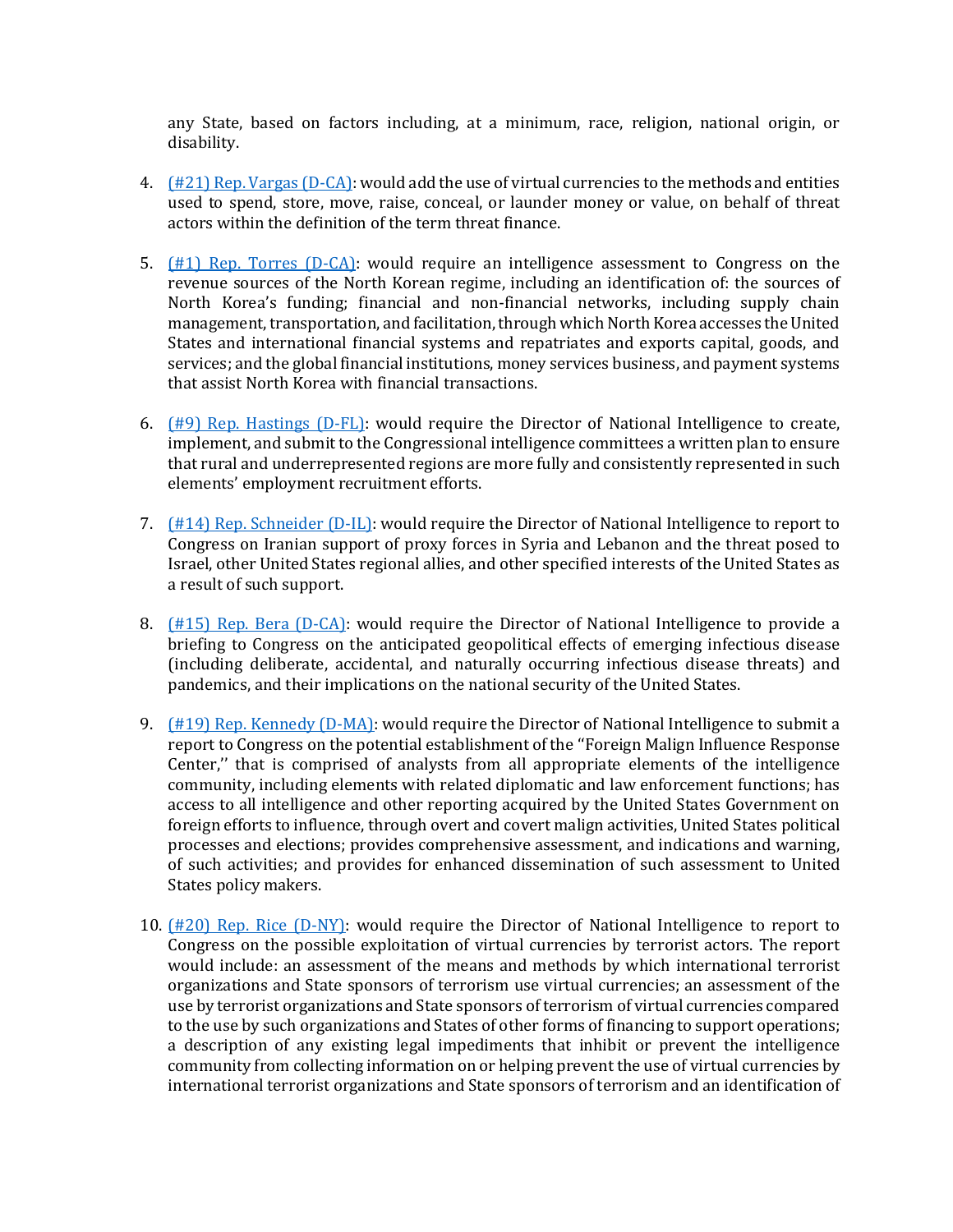any gaps in existing law that could be exploited for illicit funding by such organizations and States.

- 11. [\(#27\) Rep. Lipinski \(D-IL\):](https://amendments-rules.house.gov/amendments/LIPINS_107_xml%20REVISED710181032393239.pdf) would require the Director of National Intelligence to submit a report to Congress describing Iranian expenditures in the previous calendar year on military and terrorist activities outside the country; the amount spent in such calendar year on activities by the Islamic Revolutionary Guard Corps, including activities providing support for Hezbollah; Houthi rebels in Yemen; Hamas; proxy forces in Iraq and Syria; or any other entity or country the Director determines to be relevant; as well as the amount spent in such calendar year for ballistic missile research and testing or other activities that the Director determines are destabilizing to the Middle East region.
- 12. [\(#35\) Rep. Davidson \(R-OH\):](https://amendments-rules.house.gov/amendments/DAVIOH_081_xml711181225202520.pdf) would amend [section 707\(b\)\(1\)\(G\)\(ii\) of the Foreign](http://uscode.house.gov/view.xhtml?req=(title:50%20section:1881f%20edition:prelim))  [Intelligence Surveillance Act of 1978](http://uscode.house.gov/view.xhtml?req=(title:50%20section:1881f%20edition:prelim)) by including "whether disciplinary actions were taken as a result of such an incident of noncompliance and the extent of such disciplinary" to semiannual reporting requirements by the Attorney General to Congress related to incidents of noncompliance of foreign intelligence surveillance.

## **COMMITTEE ACTION:**

H.R. 6237 was introduced on June 27, 2018, and was referred to the House Committee on Intelligence (Permanent Select).

## **ADMINISTRATION POSITION:**

The Statement of Administration Policy can be found [here.](https://www.whitehouse.gov/wp-content/uploads/2018/07/saphr6237hr_20180711.pdf) According to the Statement of Administration Policy, "the bill's provisions make important strides that enable implementation of the President's National Security Strategy and enhance protections for intelligence sources and methods. Among other positive aspects, the bill includes provisions that strengthen protections for IC personnel and facilities and extend authority to secure the IC's supply chain.

"The Administration looks forward to reviewing the classified schedule of authorizations once it becomes available and to working with the Congress to address classified authorization levels. Although the bill contains many provisions that advance the mission of the IC, the Administration has concerns with several others and looks forward to working with the Congress to address these concerns," which are described in detail in the SAP.

## **CONSTITUTIONAL AUTHORITY:**

According to the sponsor: "Congress has the power to enact this legislation pursuant to the following: The intelligence and intelligence-related activities of the United States government are carried out to support the national security interests of the United States, to support and assist the armed forces of the United States, and to support the President in the execution of the foreign policy of the United States. Article I, section 8 of the Constitution of the United States provides, in pertinent part, that "Congress shall have power… to pay the debts and provide for the common defense and general welfare of the United States"; "... to raise and support armies..."; "To provide and maintain a Navy"; "To make Rules for the Government and Regulation of the land and naval Forces"; and "To make all laws which shall be necessary and proper for carrying into Execution the foregoing Powers and all other Powers vested in this Constitution in the Government of the United States, or in any Department or Officer thereof."